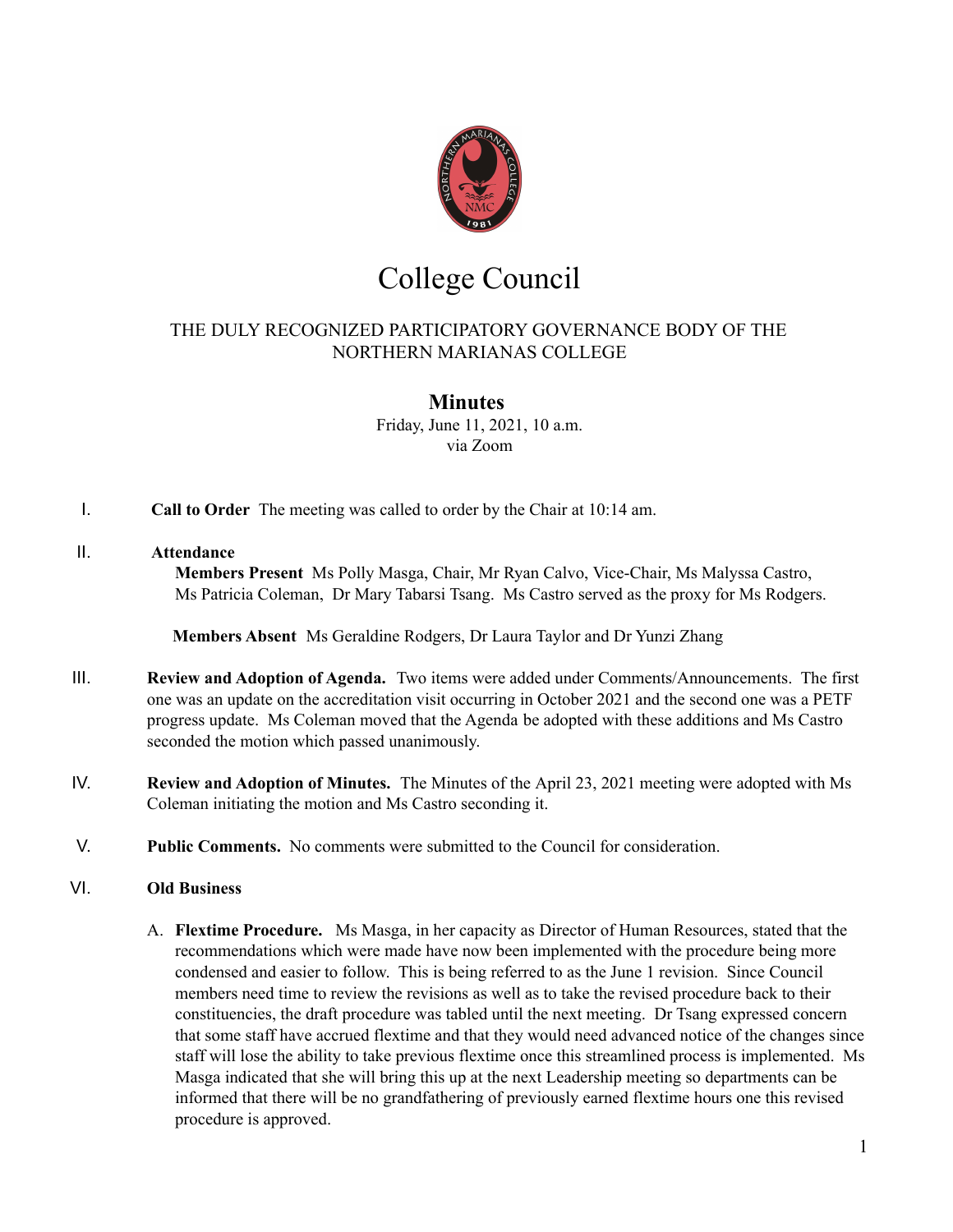B. **Institutional Excellence Guide.** Ms Masga gave a brief update stating that the guide has been reviewed by a number of governing bodies and departments. Once everything is complete it will be presented to the College Council. The name has now been changed to Institutional Governance Guide.

## VII. **New Business**

- A. **PPMO A&E [Supplemental](https://drive.google.com/file/d/1YR0KwPXCTq_bJUAzpeBS8xwDLf6XDQ0d/view?usp=sharing) Procedures.** Ms Anita Camacho introduced this new document to the Council regarding the selection of and contract negotiation with prospective architects and engineers engaged in construction projects at the College. There was a need to clearly state the project goals and steps required with 5 projects already using the forms included in the document. Review and feedback have already been received from major shareholders such as CIP and the CFO. Ms Coleman asked if the deciding factor was the bid amount and Ms Camacho indicated that the major focus was on the bidders' qualifications. It was decided that Council members needed some time to review the lengthy document and to take it back to their constituencies for any comments. Council members also requested that Ms Camacho highlight in the document the major changes that will be made when the document is approved. This item was tabled until the next meeting.
- B. **Gender-Based Violence Policy and Procedures.** Ms Christine Inos and Ms Caroline Agulto first discussed the need for a standalone policy and procedure regarding gender violence. Ms Castro expressed concern that the policy and procedures, while being very good, did not address any protocol for when a faculty or staff member witnessed a problem. There is no indication of what that person should do and how he/she should report it. Ms Inos stated that there is a procedure where Campus Security should be called and that they have been trained to handle this type of problem. Ms Agulto agreed that all faculty and staff need to have the existing and any new policies and procedures communicated to them and trainings should be conducted. Dr Tsang inquired about the part where off-campus conduct can be reported to the on-campus program. It was stated that incidents occurring off campus can affect students'studies and academic performance. Since some substantive comments and suggestions were made, Ms Inos and Ms Agulto were asked to go back and review the policy and procedure so this item was tabled until the next meeting.

### VIII. **Comments and Announcements**

- A. **Accreditation Visit in October.** Ms Masga mentioned that the site visit scheduled for October 26 to 28 will be a physical one where WASC representatives will come in person to see the campus and interview a range of administrators, faculty, staff and students. Everyone must be prepared.
- B. **Procurement Efficiency Task Force Update.** Ms Coleman indicated that progress is being made and there will be changes to the procurement procedures. She expressed concern that some academic departments have not submitted the completed questionnaire. She requested that if a department does not have any feedback that they should state this on the questionnaire and submit it to the Task Force.
- C. **Transition Plans for the New President.** Meetings are already being scheduled for when Dr Deleon Guerrero starts on July 1. Mr Calvo opined that it would be good for the Council to meet with him as early as possible. Ms Masga agreed to reach out to Ms Sablan regarding this since a schedule is already being made for his first few days.